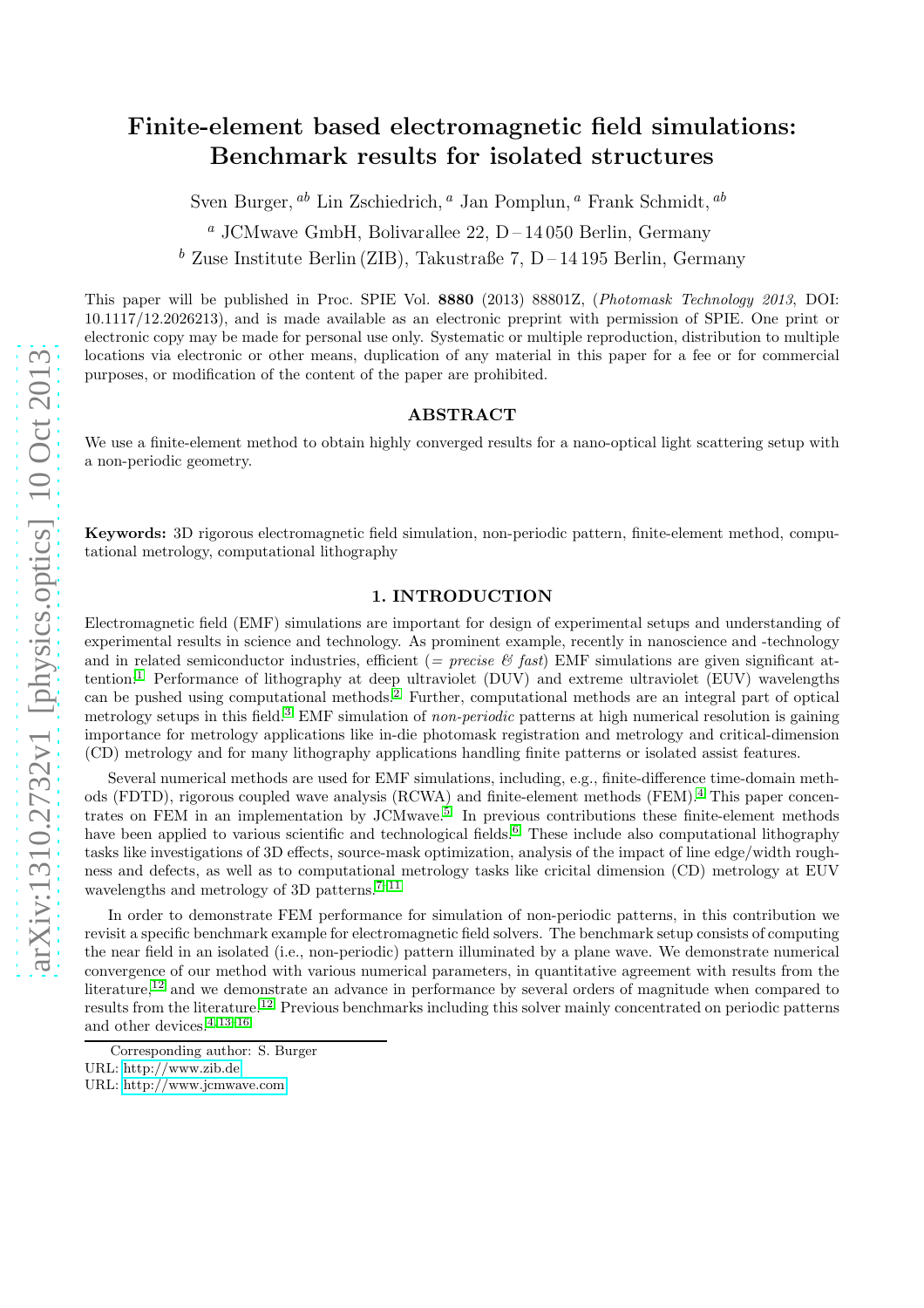

<span id="page-1-2"></span>Figure 1. Left: Schematics of the geometry of a slit and a groove in a silver layer on a substrate. At the left and right boundary of the depicted geometry, the layer stack of substrate, silver film and air is extended to infinity. The physical parameter values (geometrical parameters  $w_g$ ,  $w_s$ ,  $w_d$ ,  $h_g$ ,  $h_s$ ,  $h_d$  material and source parameters) are given in Table [1.](#page-1-0) The distances of the computational domain boundary from the scattering slit and groove,  $w_x$  and  $h_a$ , are numerical parameters which are varied in the numerical tests, cf. Table [3.](#page-7-0) Right: Visualization of a mesh discretizing the geometry of the slit-groove setup. Note the finer discretization at the corners of the slit and of the groove cross-sections.

This paper is structured as follows: The benchmark setup is described in Section [2,](#page-1-1) the numerical method and obtained results are presented in Section [3.](#page-2-0) Selected numerical values obtained in the convergence studies are tabulated in the Appendix.

## 2. BENCHMARK: NON-PERIODIC DIFFRACTION PROBLEM

<span id="page-1-1"></span>We revisit a numerical benchmark problem for an isolated (non-periodic) setup which has been described by Lalanne et  $al$ .<sup>[12](#page-6-1)</sup> The problem models an isolated, sub-wavelength slit in a silver film on a substrate with a neighboring, parallel groove in the silver film. This setup is illuminated by a plane wave at perpendicular incidence from above and with in-plane electric field polarization (resp. out-of-plane magnetic field polarization). The energy flux of light, S, transmitted through the slit to a detector region of width  $w_d$ , placed a distance  $h_d$ below the slit is detected and normalized to the energy flux  $S_0$  through the slit, computed in a second simulation where the groove is not present.

Due to the geometrical, source and material properties plasmonic effects lead to a very critical dependence of normalized transmission  $S/S_0$  on the physical parameters. In essence, the source field is scattered at the groove and slit structures. This excites highly peaked surface fields which propagate along the surface, interfere and are re-scattered at the slit and groove structures. The relatively simple physical setup combined with the critical electromagnetic behavior makes this configuration a very interesting benchmark case. The choice of the geometry was originally also motivated by experimental results<sup>[12,](#page-6-1) [17](#page-6-4)</sup>

|                       | $500 \,\mathrm{nm}$ $\lambda_0$ |                                  | $852 \,\mathrm{nm}$ |
|-----------------------|---------------------------------|----------------------------------|---------------------|
| $w_{\rm s}=w_{\rm g}$ | $100 \,\mathrm{nm}$             |                                  |                     |
| $w_{\rm d}$           | $200 \,\mathrm{nm}$             | $\varepsilon$ Ag                 | $-33.22 + 1.170i$   |
| $h_{\rm g}$           | $100 \,\mathrm{nm}$             | $\varepsilon_{\text{substrate}}$ | 2.25                |
| $h_{\rm s}=h_{\rm d}$ | $400 \,\mathrm{nm}$             | $\varepsilon_{\rm air}$          |                     |

<span id="page-1-0"></span>Table 1. Physical parameter setting for the benchmark simulations. Dimensional parameters (compare Fig. [1\)](#page-1-2): slit-groove distance, d, slit and groove widths,  $w_s$  and  $w_g$ , detector width,  $w_d$ , slit and groove height,  $h_s$ ,  $h_g$ , and detector distance from slit,  $h_d$ . Source vacuum wavelength  $\lambda_0$  and complex material relative permittivities ε.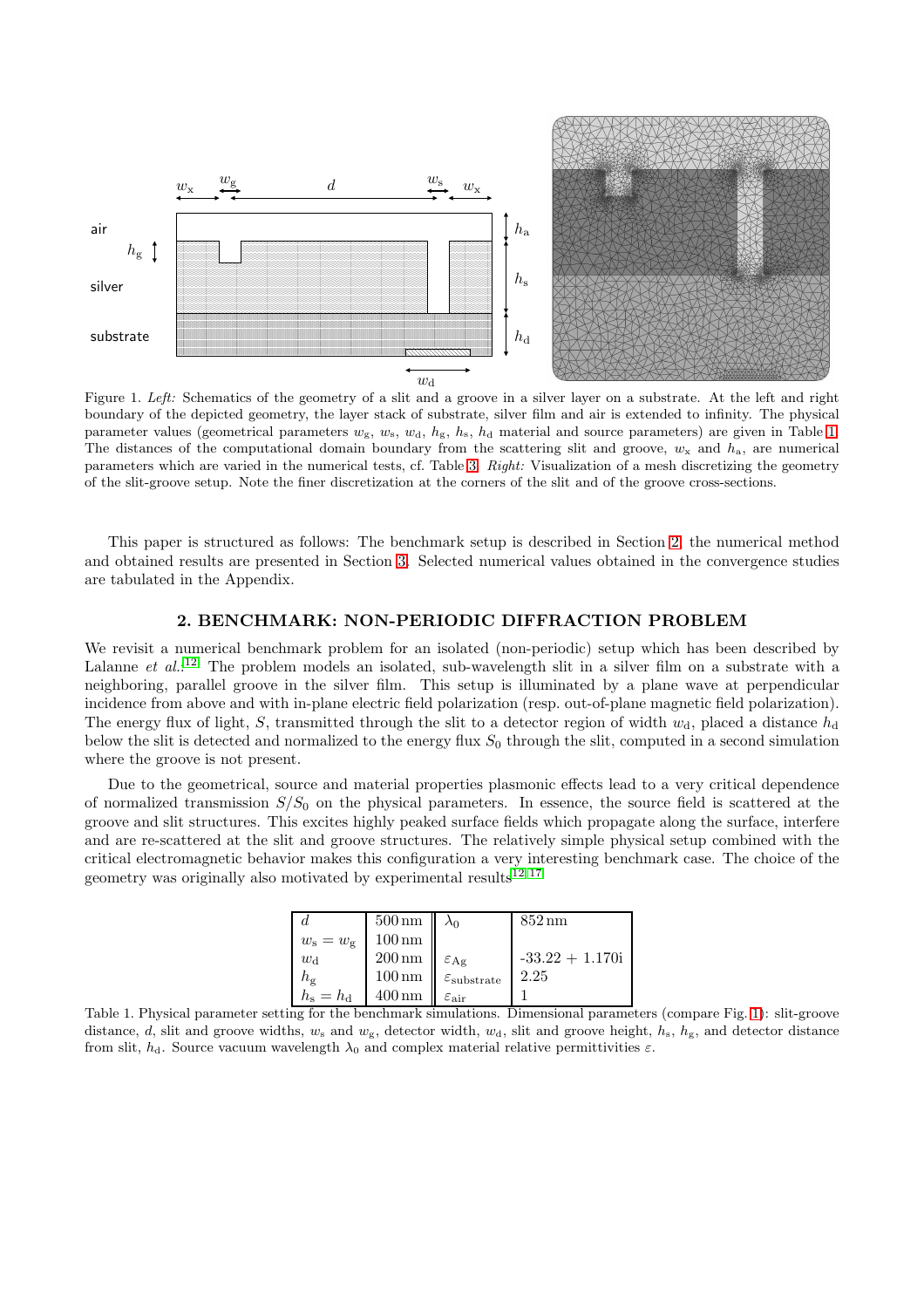The geometry of the slit-groove configuration is depicted schematically in Fig. [1.](#page-1-2) The corresponding parameters, and the material and source properties are given in Table [1.](#page-1-0)

In the original benchmark publication<sup>[12](#page-6-1)</sup> different numerical methods and implementations are used to obtain twelve different numerical results. The average result is  $S/S_0 \approx 2.18$  with a standard deviation of about 0.03 (cf. Fig. 5 in<sup>[12](#page-6-1)</sup>). Internal convergence (i.e., convergence toward a specific *quasi-exact* result for each method) is observed with all methods. However, different levels of accuracy are reached, best internal relative accuracies are up to about  $10^{-5}$  which is significantly lower than the deviations of the best converged results of the different methods from each other. Table [2](#page-6-5) summarizes some of these results.

## 3. NUMERICAL METHOD AND RESULTS

#### <span id="page-2-0"></span>3.1 Finite element method

For rigorous simulations of the electromagnetic near field we use the FEM Maxwell solver JCMsuite. This solver includes implementations of higher-order edge-elements, self-adaptive meshing, and fast solution algorithms for solving time-harmonic Maxwell's equations.<sup>[5,](#page-5-4) [18](#page-6-6)[–20](#page-6-7)</sup>

Briefly, the simulations are performed as follows: a scripting language (Matlab) automatically iterates the numerical input parameters for fixed physical project parameters. The build-in mesh generator triangulates the geometries with and without the groove. Figure [1](#page-1-2) (right) shows a graphical representation of a mesh. The FEM solver computes the near fields, and in a post-process computes from these the integrals over the electromagnetic field energy flux densities (Poynting vector field) in the detection region,  $S$  and  $S_0$ .

Numerical parameters in the simulation setup are the polynomial degree of the finite-element ansatz functions, p, the number of (adaptive or global) grid refinement steps,  $n_{\text{adapt}}$ , resp.  $n_{\text{reg}}$ , the offset of the structures in the computational domain from the boundaries of the computational domain,  $w_x$  (with  $h_a = w_x$ ), a minimum mesh size for local prerefinement of the initial meshes around corners of the geometry,  $dx$ , and a sidelength-constraint, SLC, defining the maximum sidelength of the triangles of the initial mesh (prior to the  $n_{\text{adapt}} + n_{\text{reg}}$  mesh refinement steps). Discretizing Maxwell's equations for given numerical parameters yields a linear system of equations with  $N$  unknowns. Typically, when only one numerical parameter is varied, an increase of  $N$  yields an increase of accuracy of the discrete solution, at least when a convergent regime is reached. In our case we have several parameters at hand, p,  $n_{\text{adapt}}$ ,  $n_{\text{reg}}$ ,  $w_x$ ,  $dx$ ,  $SLC$ . All of these influence N, but influence of these parameters on the accuracy of the discrete solution should be quite different: Increase of FEM degree p is expected to greatly improve accuracy at significantly increased numerical costs, N. For field distributions with



<span id="page-2-1"></span>Figure 2. Convergence: Dependence of the relative numerical error,  $\Delta(S/S_0)_{rel}$ , on the number of unknowns in the FEM problem,  $N$ . The data points are generated using regular mesh refinement (left) and an automatic, adaptive mesh refinement strategy (*right*). Finite elements of polynomial order  $p = 4$  have been used, compare also Table [3.](#page-7-0)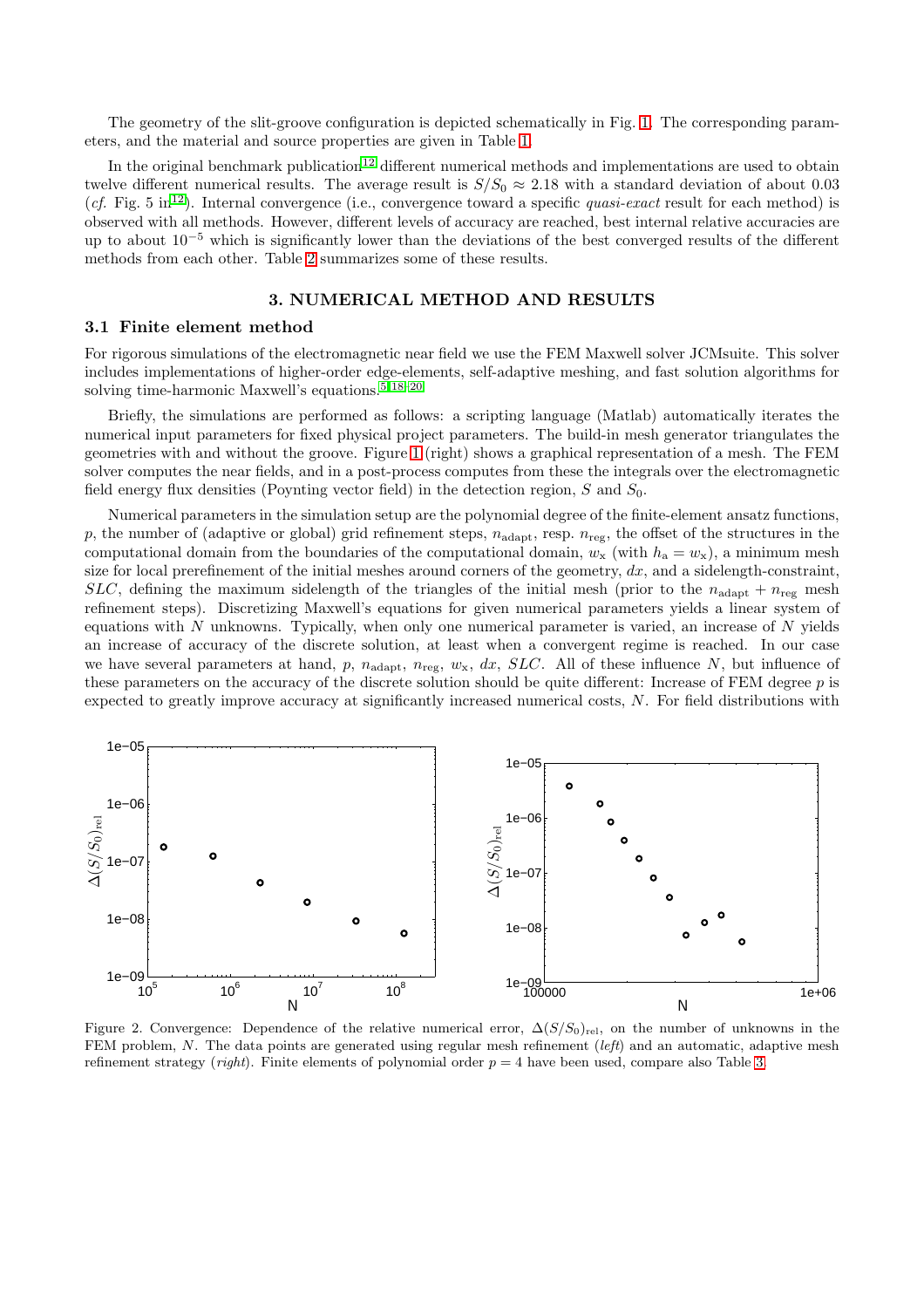highly localized field peaks (as is present at the given metal edges and corners) accuracy improvement through local mesh refinement, influenced by parameters  $n_{adapt}$  and dx is expected to be dominant at relatively low impact on N, compared to regular mesh refinement, controlled by parameters  $n_{reg}$  and  $SLC$ . For the computational domain offset, no influence on the accuracy is expected as long as the boundary conditions are implemented as reflection-free boundaries (*transparent* boundaries, relatized by so-called *perfectly matched layers*, PML<sup>[18](#page-6-6)</sup>).

For each set of numerical parameters, the result  $S/S_0$  is saved, together with the number of unknowns N and the total CPU time for computing  $S$  and  $S_0$ . Computations are performed on a standard computer with extended RAM (necessary for computations with high  $N$ ).

#### 3.2 Numerical results

FEM computations using JCMsuite yield a result of  $S/S_0 \approx 2.19882594$ . In order to estimate the numerical error of our computed result and in order to show that the result does not depend on possible systematic errors introduced by the method we have performed computations for a variety of numerical parameter sets. Some of the results are listed in the Appendix, in Table [3.](#page-7-0) As no reliable reference value at sufficient accuracy is at hand we use the result of  $S/S_0$  for the numerical parameter data set with highest finite element degree  $p = 9$ and rather fine meshing as *quasi-exact* result,  $S/S_{0,\text{qe}}$ . The relative error of a numerical result for  $S/S_0$  is then defined as  $\Delta(S/S_0)_{rel} = |S/S_0 - S/S_{0,qe}|/(S/S_{0,qe}).$ 

Convergence with mesh refinement Figure [2](#page-2-1) shows how the relative error decreases with increase in computational effort, reached by regular mesh refinement (Fig. [2,](#page-2-1) left) and adaptive mesh refinement (Fig. [2,](#page-2-1) right). For adaptive mesh refinement, a local error-estimator checks locally smoothness of the solution and yields local mesh refinement for only those elements with relatively high estimated errors. For regular mesh refinement, all triangles are refined to four smaller triangles, each. Both methods yield highly accurate results, however for adaptive mesh refinement computational costs are greatly reduced when compared to global mesh refinement. The polynomial degree of the finite element ansatz functions (FEM degree) was fixed to  $p = 4$  in these simulations (compare the first two data sets in Table [3\)](#page-7-0).

Convergence with FEM degree Convergence of numerical error with FEM degree is displayed in Figure [3](#page-3-0) (left). For these simulations the mesh refinement strategy was fixed to always the same initial mesh and three adaptive refinement steps. FEM degree p is varied between  $p = 1$  and  $p = 7$ . For  $p > 4$  a relative error below  $10^{-9}$  is reached,  $\Delta(S/S_0)_{rel} < 10^{-9}$ .

Convergence with local prerefinement Figure [3](#page-3-0) (right) shows convergence of the numerical error when both, p and mesh refinement strategy are fixed, but the initial mesh is locally prerefined around the slit and





<span id="page-3-0"></span>Figure 3. Convergence: Left: Dependence of the relative numerical error,  $\Delta(S/S_0)_{rel}$ , on the polynomial order of the finite element ansatz functions, p for  $n_{\text{adapt}} = 1$  and  $n_{\text{reg}} = 2$  mesh refinement steps. Total computation times on a standard PC are indicated. Right: Dependence of the relative numerical error,  $\Delta(S/S_0)_{\text{rel}}$ , on the minimum mesh size at around the corners of the edges of the slit and of the groove,  $dx$ . Please, compare also Table [3.](#page-7-0)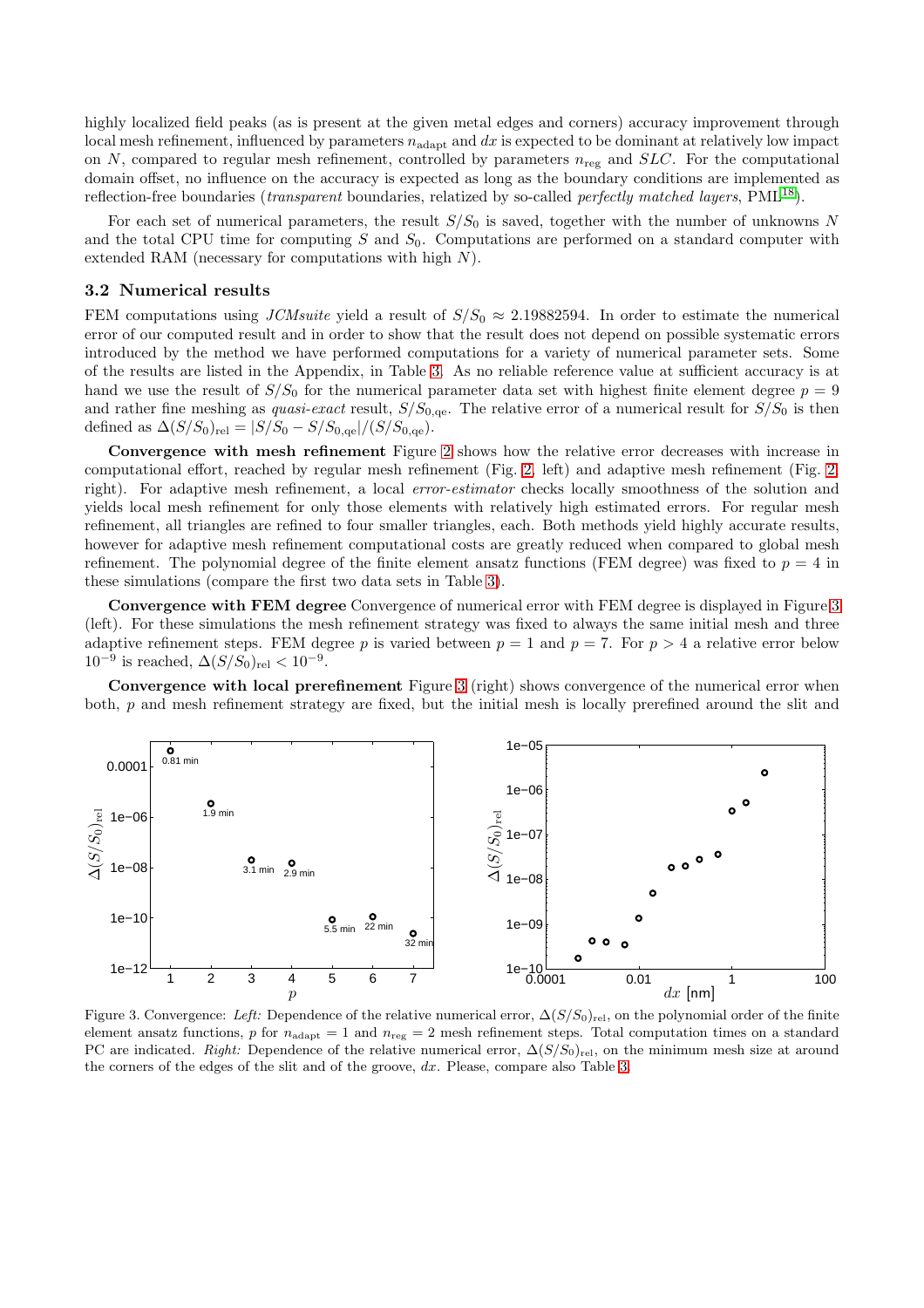groove edges with local mesh fineness  $dx$ . Numerical accuracy shows a strong dependence on this parameter. Relative numerical errors below  $10^{-9}$  are reached for  $dx < 0.01$  nm (using FEM degree  $p = 7$ , three regular mesh refinement steps and two adaptive mesh refinement steps). Very good local accuracy at critical positions in the near field obviously has a great impact on the accuracy of energy flux obtained at the detector position. This observation is similar to the observation of the advantage of adaptive mesh refinement versus global mesh refinement. It might also explain the relatively large error ranges and absolute deviations of the different methods highlighted in the literature,<sup>[12](#page-6-1)</sup> since here mainly non-adaptive methods have been used or adaptivity was restricted to relatively coarse sampling (in the case of Fourier modal methods with complex coordinate transforms,  $MM3^{12}$  $MM3^{12}$  $MM3^{12}$ ).

Negligible influence of domain boundary placement and initial meshing Finally Figure [4](#page-4-0) shows that neither the global initial mesh refinement,  $SLC$  (Fig. [4,](#page-4-0) left), nor the distance of the computational domain boundary from the scattering structures,  $dx$  (Fig. [4,](#page-4-0) right) has influence on the computational results larger than the error ranges which can be expected from used mesh refinement and finite element polynomial degree parameters,  $n_{\text{adapt}} + n_{\text{reg}}$ , dx, and p. The fact that the computational domain boundary placement has no effect on the numerical error strongly indicates that influences of numerical parameters for realizing transparent boundary conditions are not present in this case.

Further tests We have tested that using the Maxwell's time-harmonic wave equation for the electric or for the magnetic fields both give the same results within the numerical error ranges (which are similar for both methods). When the magnetic/electric field is computed directly, the electric/magnetic field necessary for fluxcomputation is obtained from numerical differentiation of the directly computed field. This in principle could be subject to additional numerical errors. Therefore we have also performed simulation runs where we performed independent computations of both, electric and magnetic near fields and computed the electromagnetic flux through the detector from both of them. Also here we got the same quantitative results for  $S/S_0$  and comparable magnitude of  $\Delta(S/S_0)_{rel}$ . Also, rounding of the computational domain has no significant influence. Further, numerical parameters for the transparent boundary setting are obtained automatically and are different for each computation which makes influence of these parameters on the results beyond computed error estimates very improbable.

To summarize, we observe convergence of the results towards a value of  $S/S_0 \approx 2.198825944 \pm 0.000000002$ . We observe convergence towards this value under increase of the polynomial degree of the used FEM ansatz functions. We also observe convergence towards the same value when the mesh is refined, where adaptive mesh



<span id="page-4-0"></span>Figure 4. Left: Relative numerical error,  $\Delta(S/S_0)_{rel}$ , for various settings of initial mesh sidelength constraints,  $SLC$ , and otherwise fixed numerical parameters. Right: Relative numerical error,  $\Delta(S/S_0)_{rel}$ , for various settings of offset of the computational domain boundary from the scattering structures, offset  $w_x$ , and otherwise fixed numerical parameters. As expected, the numerical error is dominated by the fixed numerical parameters. This shows that major contribution of  $SLC$  and offset  $w_x$  on the numerical error budget can be excluded. Please, compare also Table [3](#page-7-0) (data sets V and VI).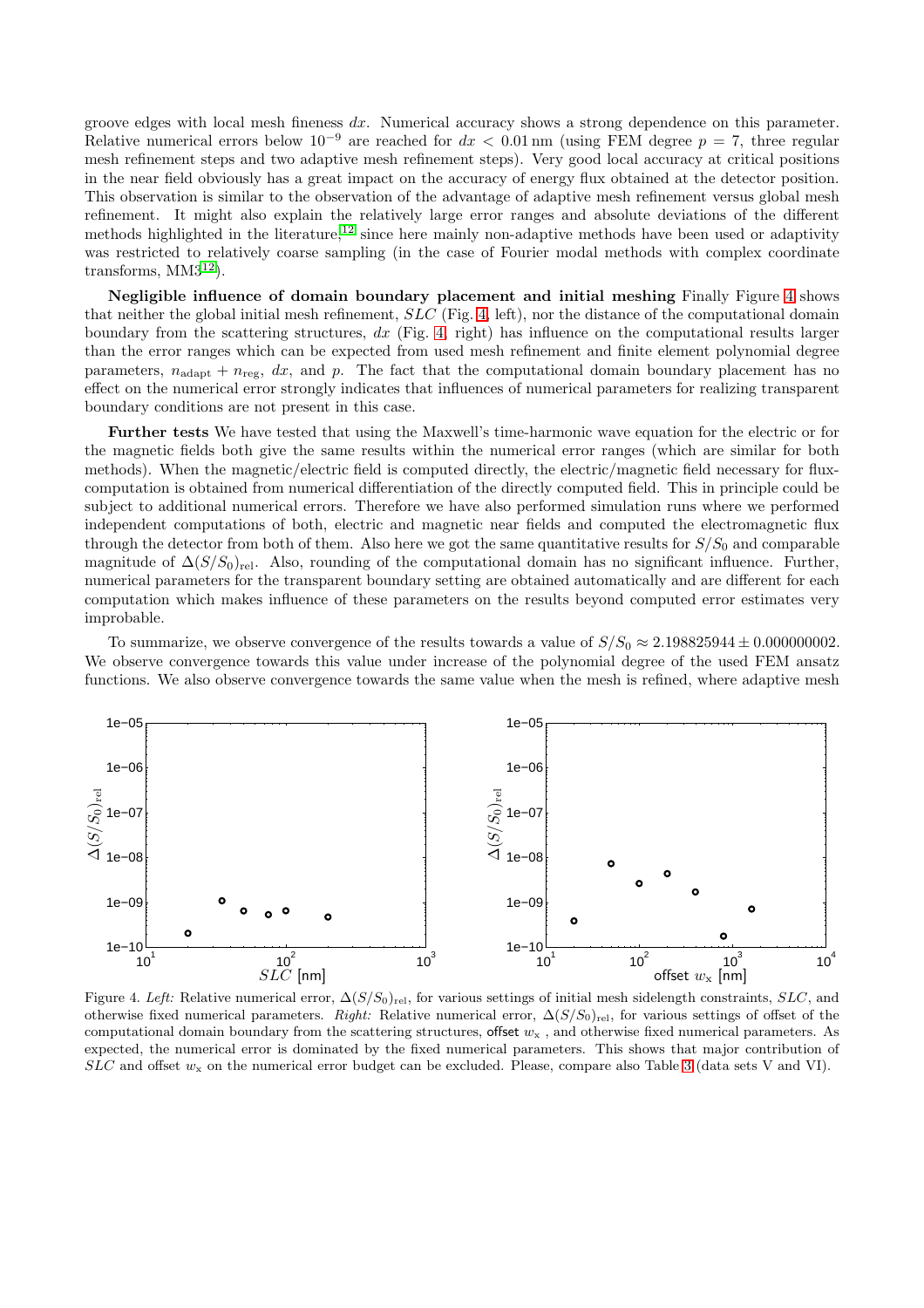refinement using a local error estimator, or (alternatively) using prerefinement of the mesh around corners in the geometry is used. Also global mesh refinement shows convergence towards the same value. We observe neither influence of PML parameters nor influence of placement of the computational domain boundary on the numerical results beyond those error limits which can be explained by the discretization parameters mesh refinement and FEM degree. Computation times for reaching relative accuracies of a level of  $\Delta(S/S_0)_{rel} \approx 10^{-6}$  are in the range of few seconds on a standard PC. Significantly better performance by orders of magnitude in comparison to the finite-element methods discussed in the literature[12](#page-6-1) can be explained (i) by the usage of higher-order edge-elements ( $p = 2$  is used in<sup>[12](#page-6-1)</sup>), (ii) by usage of adaptive mesh refinement using automatic error-estimation (local refinement along metal-dielectric interfaces is used by FEM1 in, [12](#page-6-1) which is in contrast to error-estimation based automatic local mesh refinement which refines towards corners, regular meshes are used by FEM2 in<sup>[12](#page-6-1)</sup>), (iii) possibly by the specific implementation of transparent boundary conditions.

#### 4. CONCLUSION

Numerical convergence results from a Maxwell-solver based on a finite-element method have been presented for a challenging benchmark problem. The benchmark case treats rigorous light scattering in a non-periodic setup. Numerical performance and obtained accuracy are improved by several orders of magnitude when compared to results from the literature for this specific benchmark case. Fields of application of the method are, e.g., in scatterometric and ellipsometric metrology setups as well as in computational lithography. Highly efficient numerical performance is required in these fields for current and future technology node applications.

#### Acknowledgments

The work presented here is part of the EMRP Joint Research Project IND 17 Scatterometry. The EMRP is jointly funded by the EMRP participating countries within EURAMET and the European Union. We further acknowledge German research foundation, DFG, for funding within DFG research center Matheon, project D23: Design of nanophotonic devices and materials.

#### REFERENCES

- <span id="page-5-0"></span>[1] Lorenz, J. et al., "ITRS - International Technology Roadmap for Semiconductors, Modeling and Simulation Working Group," (2012). ITRS Winter Conference, http://www.itrs.net.
- <span id="page-5-1"></span>[2] Lai, K., "Review of computational lithography modeling: focusing on extending optical lithography and design-technology co-optimization," Adv. Opt. Techn. 1, 249 (2012).
- <span id="page-5-2"></span>[3] Pang, L., Peng, D., Hu, P., Chen, D., He, L., Li, Y., Satake, M., and Tolani, V., "Computational metrology and inspection (CMI) in mask inspection, metrology, review, and repair," Adv. Opt. Techn. 1, 299 (2012).
- <span id="page-5-3"></span>[4] Burger, S., Köhle, R., Zschiedrich, L., Gao, W., Schmidt, F., März, R., and Nölscher, C., "Benchmark of FEM, waveguide and FDTD algorithms for rigorous mask simulation," Proc. SPIE 5992, 599216 (2005).
- <span id="page-5-4"></span>[5] Pomplun, J., Burger, S., Zschiedrich, L., and Schmidt, F., "Adaptive finite element method for simulation of optical nano structures," phys. stat. sol. (b)  $244$ ,  $3419$  (2007).
- <span id="page-5-5"></span>[6] Burger, S., Zschiedrich, L., Pomplun, J., Blome, M., and Schmidt, F., "Advanced finite-element methods for design and analysis of nano-optical structures: Applications," Proc. SPIE 8642, 864205 (2013).
- <span id="page-5-6"></span>[7] Burger, S., Zschiedrich, L., Schmidt, F., Köhle, R., Henkel, T., Küchler, B., and Nölscher, C., "3D simulations of electromagnetic fields in nanostructures," Proc. SPIE 6617, 6617OV (2007).
- [8] Pomplun, J., Burger, S., Schmidt, F., Scholze, F., Laubis, C., and Dersch, U., "Metrology of EUV masks by EUV-scatterometry and finite element analysis," Proc. SPIE 7028, 70280P (2008).
- [9] Pomplun, J., Zschiedrich, L., Burger, S., Schmidt, F., Tyminski, J., Flagello, D., and Toshiharu, N., "Reduced basis method for source mask optimization," Proc. SPIE **7823**, 78230E (2010).
- [10] Burger, S., Zschiedrich, L., Pomplun, J., Schmidt, F., Kato, A., Laubis, C., and Scholze, F., "Investigation of 3D patterns on EUV masks by means of scatterometry and comparison to numerical simulations," Proc. SPIE 8166, 81661Q (2011).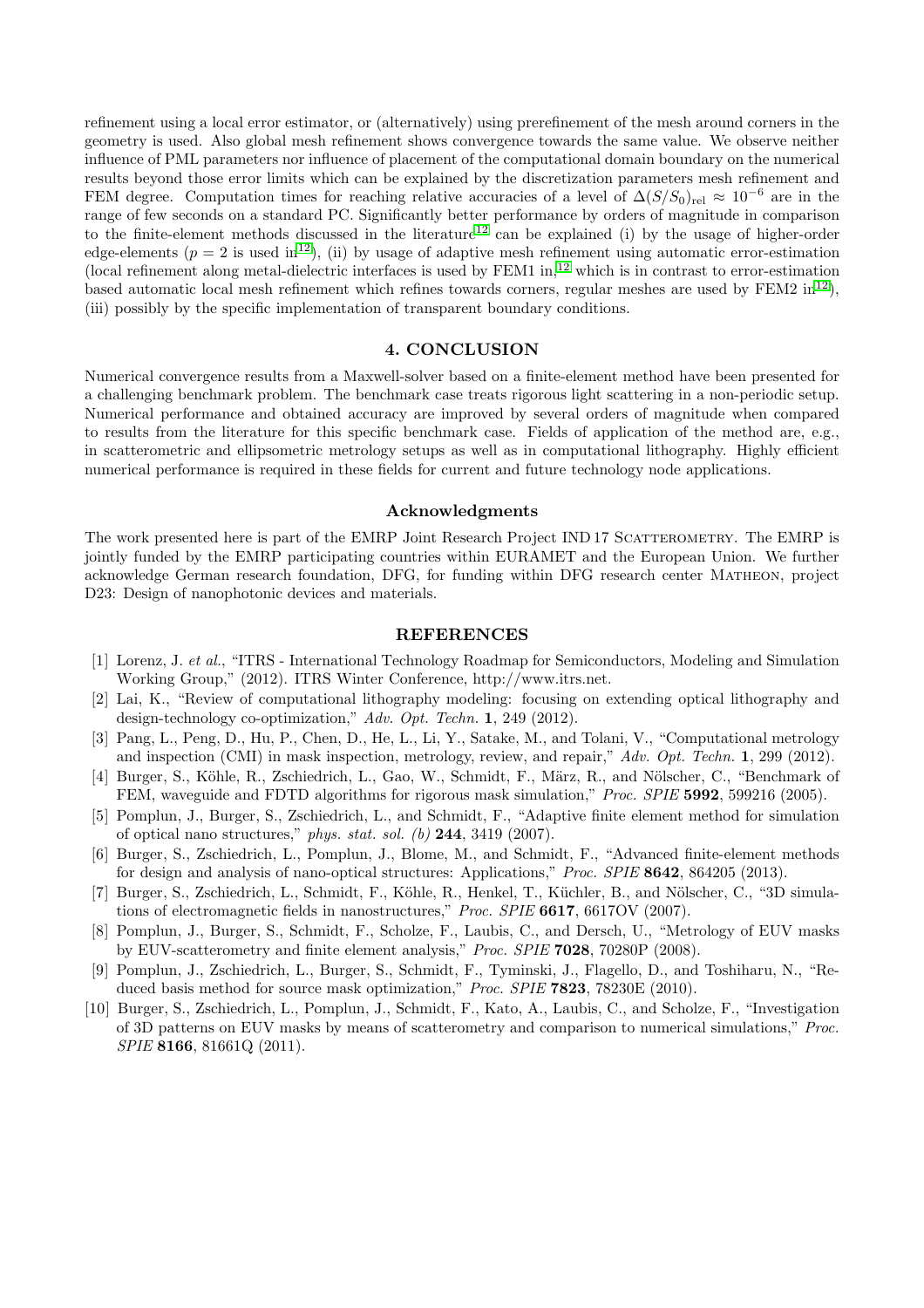- <span id="page-6-0"></span>[11] Kleemann, B. H., Kurz, J., Hetzler, J., Pomplun, J., Burger, S., Zschiedrich, L., and Schmidt, F., "Fast online inverse scattering with Reduced Basis Method (RBM) for a 3D phase grating with specific line roughness," Proc. SPIE 8083, 808309 (2011).
- <span id="page-6-1"></span>[12] Lalanne, P., Besbes, M., Hugonin, J. P., van Haver, S., Janssen, O. T. A., Nugrowati, A. M., Xu, M., Pereira, S. F., Urbach, H. P., van de Nes, A. S., Bienstman, P., Granet, G., Moreau, A., Helfert, S., Sukharev, M., Seideman, T., Baida, F., Guizal, B., and van Labeke, D., "Numerical analysis of a slit-groove diffraction problem," Journal of the European Optical Society - Rapid publications 2, 07022 (2007).
- <span id="page-6-2"></span>[13] Burger, S., Zschiedrich, L., Schmidt, F., Köhle, R., Küchler, B., and Nölscher, C., "EMF simulations of isolated and periodic 3D photomask patterns," Proc. SPIE 6730, 67301W (2007).
- [14] Burger, S., Zschiedrich, L., Schmidt, F., Evanschitzky, P., and Erdmann, A., "Benchmark of rigorous methods for electromagnetic field simulation," Proc. SPIE **7122**, 71221S (2008).
- [15] Hoffmann, J., Hafner, C., Leidenberger, P., Hesselbarth, J., and Burger, S., "Comparison of electromagnetic field solvers for the 3D analysis of plasmonic nano antennas," Proc. SPIE 7390, 73900J (2009).
- <span id="page-6-3"></span>[16] Maes, B., Petráček, J., Burger, S., Kwiecien, P., Luksch, J., and Richter, I., "Simulations of high-Q optical nanocavities with a gradual 1D bandgap," Opt. Express 21, 6794 (2013).
- <span id="page-6-4"></span>[17] Gay, G., Alloschery, O., De Lesegno, B. V., Odwyer, C., Weiner, J., and Lezec, H., "The optical response of nanostructured surfaces and the composite diffracted evanescent wave model," Nature Physics 2(4), 262–267 (2006).
- <span id="page-6-6"></span>[18] Zschiedrich, L., Klose, R., Schädle, A., and Schmidt, F., "A new finite element realization of the Perfectly Matched Layer Method for Helmholtz scattering problems on polygonal domains in 2D," J. Comput. Appl. Math. **188**, 12 (2006).
- [19] Zschiedrich, L., Burger, S., Pomplun, J., and Schmidt, F., "Goal oriented adaptive finite element method for the precise simulation of optical components," Proc. SPIE 6475, 64750H (2007).
- <span id="page-6-7"></span>[20] Zschiedrich, L., Burger, S., Schädle, A., and Schmidt, F., "A rigorous finite-element domain decomposition method for electromagnetic near field simulations," Proc. SPIE 6924, 692450 (2008).

## Appendix

The numerical results of this benchmark case using FEM solver JCMsuite are summarized in Table [3.](#page-7-0) The table holds seven data sets: the numerical data setting for the quasi-exact result (see above), and for the parameter studies where each of the six numerical parameters has been varied independently. Results from data sets I to VI are displayed in Figures [2,](#page-2-1) [3,](#page-3-0) [4](#page-4-0) . The results from the literature are summarized in Table [2,](#page-6-5) where the relative errors have been estimated from the convergence graphs given in the publication.<sup>[12](#page-6-1)</sup>

| method          |                                       | $S/S_0$  | est. int. error |
|-----------------|---------------------------------------|----------|-----------------|
| MM1             | Aperiodic Fourier Modal Method (RCWA) | 2.206775 | $\pm 0.004$     |
| MM2             | Aperiodic Fourier Modal Method (RCWA) | 2.200904 | $\pm 0.0001$    |
| MM <sub>3</sub> | Aperiodic Fourier Modal Method (RCWA) | 2.200952 | $\pm 0.000004$  |
| MM4             | Method of Lines (MOL)                 | 2.201970 | $\pm 0.0002$    |
| MM <sub>5</sub> | Local Eigenmode-Modal method          | 2.008785 | $\pm 0.002$     |
| FDTD1           | Finite-Difference Time-Domain Method  | 2.211482 | $\pm 0.01$      |
| FDTD3           | Finite-Difference Time-Domain Method  | 2.193380 | $\pm 0.04$      |
| FEM1            | Finite-Element Method                 | 2.201632 | $\pm 0.001$     |
| FEM2            | Finite-Element Method                 | 2.201143 | $\pm 0.000006$  |
| <b>VIM</b>      | Volume Integral Method                | 2.204575 | $\pm 0.002$     |
| <b>HYB</b>      | Hybrid FEM-Modal Method               | 2.200940 | $\pm 0.00002$   |
| <b>FEM</b>      | Finite-Element Method (this paper)    | 2.198826 | $\pm$ 1e-10     |

<span id="page-6-5"></span>Table 2. Results on  $S/S_0$  and relative numerical error (with respect to best converged solution of each respective method) estimated from Fig. 5 in Lalanne *et al.*<sup>[12](#page-6-1)</sup> For comparison, the last line of the table holds the quasi exact result from this paper.